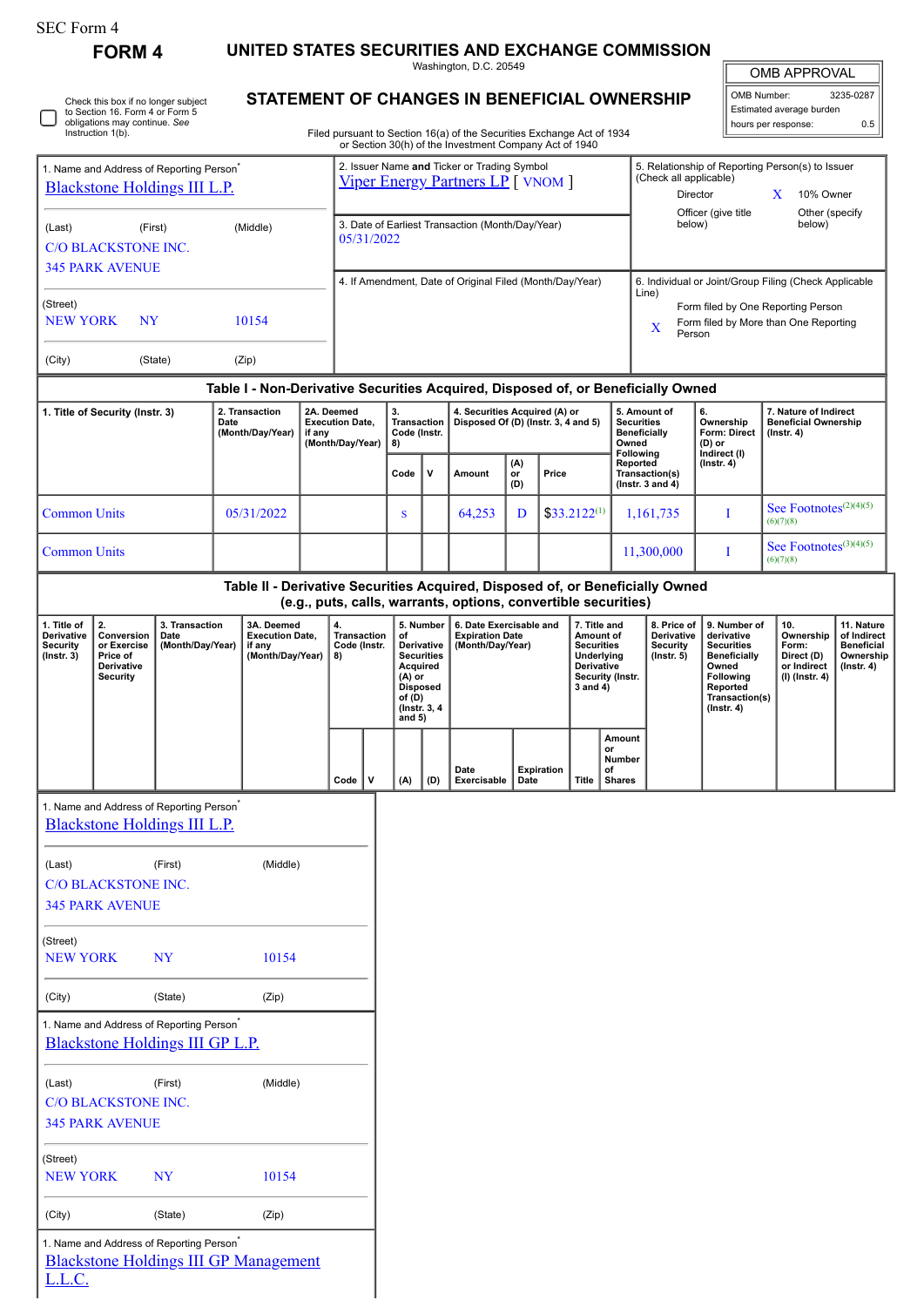| (Last)                                                                                     | (First)   | (Middle) |  |
|--------------------------------------------------------------------------------------------|-----------|----------|--|
| <b>C/O BLACKSTONE INC.</b>                                                                 |           |          |  |
| <b>345 PARK AVENUE</b>                                                                     |           |          |  |
| (Street)                                                                                   |           |          |  |
| <b>NEW YORK</b>                                                                            | <b>NY</b> | 10154    |  |
| (City)                                                                                     | (State)   | (Zip)    |  |
| 1. Name and Address of Reporting Person <sup>*</sup><br><b>Blackstone Inc.</b>             |           |          |  |
| (Last)                                                                                     | (First)   | (Middle) |  |
| <b>345 PARK AVENUE</b>                                                                     |           |          |  |
| (Street)                                                                                   |           |          |  |
| <b>NEW YORK</b>                                                                            | <b>NY</b> | 10154    |  |
| (City)                                                                                     | (State)   | (Zip)    |  |
| 1. Name and Address of Reporting Person <sup>*</sup><br>Blackstone Group Management L.L.C. |           |          |  |
| (Last)                                                                                     | (First)   | (Middle) |  |
| C/O BLACKSTONE INC.                                                                        |           |          |  |
| <b>345 PARK AVENUE</b>                                                                     |           |          |  |
| (Street)                                                                                   |           |          |  |
| <b>NEW YORK</b>                                                                            | <b>NY</b> | 10154    |  |
| (City)                                                                                     | (State)   | (Zip)    |  |
| 1. Name and Address of Reporting Person <sup>®</sup><br><b>SCHWARZMAN STEPHEN A</b>        |           |          |  |
| (Last)                                                                                     | (First)   | (Middle) |  |
| <b>C/O BLACKSTONE INC.</b>                                                                 |           |          |  |
| <b>345 PARK AVENUE</b>                                                                     |           |          |  |
| (Street)                                                                                   |           |          |  |
| <b>NEW YORK</b>                                                                            | <b>NY</b> | 10154    |  |
| (City)                                                                                     | (State)   | (Zip)    |  |

## **Explanation of Responses:**

1. The price reported in Column 4 is a weighted average price. These common units ("Common Units") representing limited partner interests in Viper Energy Partners LP (the "Issuer") were sold in multiple transactions ranging from \$33.00 to \$33.54, inclusive. The Reporting Persons undertake to provide to the Issuer, any security holder of the Issuer, or the staff of the Securities and Exchange Commission, upon requ

2. Reflects Common Units held directly by BX Guidon Topco LLC, a Delaware limited liability company ("BX Guidon Topco").

3. Reflects Common Units held directly by BX SWT ML Holdco LLC. On April 29, 2022, BX Guidon Topco contributed for no consideration 11,300,000 Common Units previously held directly by it to BX SWT ML Holdco LLC. BX Guidon Topco is the sole member of BX SWT ML Holdco LLC.

4. The controlling membership interests of BX Guidon Topco are held by Blackstone Management Associates VI L.L.C. and Blackstone Energy Management Associates II L.L.C. BMA VI L.L.C. is the sole member of Blackstone Managem managing member of each of BMA VI L.L.C. and Blackstone EMA II L.L.C. Blackstone Holdings III GP L.P. is the general partner of Blackstone Holdings III L.P. Blackstone Holdings III GP<br>Management L.L.C. is the general partn

5. (continued from footnote 4) Blackstone Inc. ("Blackstone") is the sole member of Blackstone Holdings III GP Management L.L.C. The sole holder of the Series II preferred stock of Blackstone is<br>Blackstone Group Management

6. Information with respect to each of the Reporting Persons is given solely by such Reporting Person, and no Reporting Person has responsibility for the accuracy or completeness of information supplied by another Reporting Person.

7. Each of the Reporting Persons (other than to the extent it directly holds securities reported herein) disclaims beneficial ownership of the securities held by the other Reporting Persons, except to the extent of such Reporting Person's pecuniary interest therein, and, pursuant to Rule 16a-1(a)(4) under the Securities Exchange Act of 1934 (the "Exchange Act"), each of the Reporting Persons (other than<br>to the extent it dir herein for purposes of Section 16 of the Exchange Act or for any other purpose.

8. Due to the limitations of the electronic filing system certain Reporting Persons are filing a separate Form 4.

**Remarks:**

Form 2 of 2

BLACKSTONE HOLDINGS III L.P., By: Blackstone Holdings III GP L.P., its general partner, By: Blackstone Holdings III GP Management L.L.C., its general partner, By: /s/ Tabea Hsi, Name: Tabea Hsi, Title: **Senior Managing Director** 06/02/2022 BLACKSTONE HOLDINGS 06/02/2022